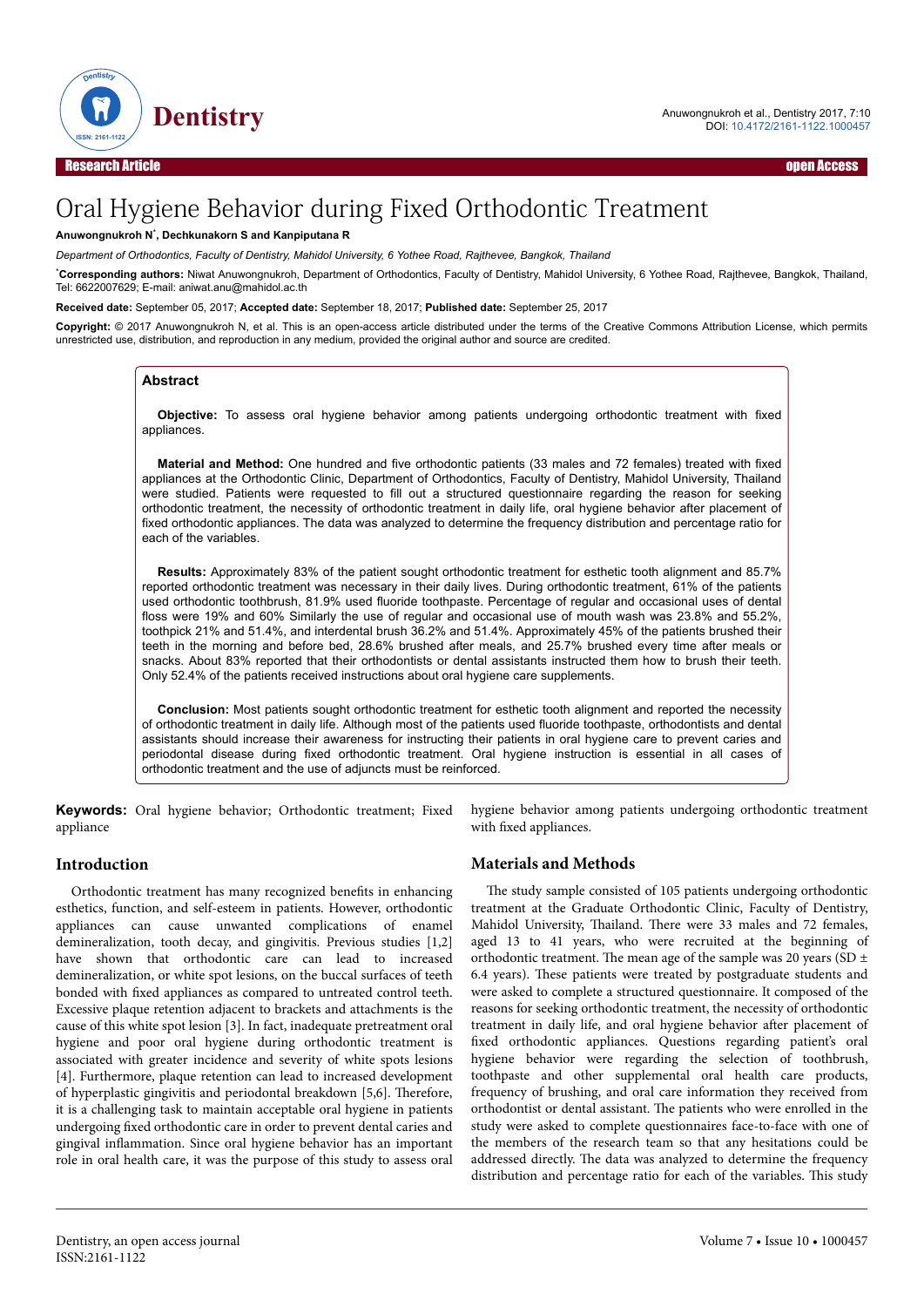Page 2 of 5

was approved by the Ethics Research Committee of Faculty of Dentistry, Mahidol University. (COA.No.MU-DT/PY-IRB Dentistry, Mahidol University. (COA.No.MU-DT/PY-IRB 2015/028.1407) Нe participants were informed about the procedures and were assured of the confidentiality of the collected information. Only those who gave consent were included in the study. Нe results were expressed in percentage for each examined variable.

## **Results**

From Tables 1 and 2, when the patients were asked regarding the reason to seek orthodontic treatment, they were allowed to choose more than one answer. Нe most to the least frequent reason for them to seek orthodontic treatment were: 82.9% mal-alignment of teeth; 21% malocclusion such as inefficient chewing; 19.0% dentist's suggestion; 11.4% difficult to clean their teeth; 10.5% dentofacial anomalies; 10.5% parent's suggestion; 6.7% influenced by their friends; 3.8% other reasons, and 1.9% fashion trend.

| Malocclusion such as chewing/bite                                   | 21%    |
|---------------------------------------------------------------------|--------|
| Mal-alignment of teeth such as crowding, protrusion, crossbite etc. | 82.90% |
| Parent's suggestion                                                 | 10.50% |
| Influenced from friends                                             | 6.70%  |
| Dento-facial anomalies, skeletal anomalies                          | 10.50% |
| Dentist's suggestion                                                | 19.00% |
| Fashion trend                                                       | 1.90%  |
| Difficulty to clean the teeth                                       | 11.40% |
| Others                                                              | 3.80%  |
|                                                                     |        |

Table 1: Reasons for seeking orthodontic treatment (Percentage of respondents, n=105).

| Is orthodontic treatment necessary in your daily life? |        |  |  |
|--------------------------------------------------------|--------|--|--|
| Yes                                                    | 85.70% |  |  |
| No                                                     | 14.30% |  |  |

Table 2: Necessity of orthodontic treatment (Percentage of respondents, n=105).

In relation to the oral hygiene behavior after placing fixed appliances, (Table 3) it was found that: 61% used orthodontic toothbrush, 39% used general toothbrush (30.5% used soft brittle), and 81.9% used fluoridated tooth paste.

| Selection of toothbrush |       |
|-------------------------|-------|
| General toothbrush      | 39%   |
| Soft bristle            | 30.5% |
| Medium bristle          | 6.7%  |
| Hard                    | 0%    |
| Not specific            | 1.9%  |
| Orthodontic tooth brush | 61%   |

| Selection of toothpaste                                                     |       |
|-----------------------------------------------------------------------------|-------|
| Fluoride                                                                    | 81.9% |
| Non fluoride                                                                | 6.7%  |
| <b>Frequency of brushing</b>                                                |       |
| Morning                                                                     | 0%    |
| Before going to bed                                                         | 0%    |
| Morning + before going to bed                                               | 44.8% |
| After meals                                                                 | 28.6% |
| After every meal and snack                                                  | 25.7% |
| If toothbrush is not available after meals, how do you<br>clean your teeth? |       |
| Rinse the mouth                                                             | 90.5% |
| <b>Toothpicks</b>                                                           | 9.5%  |
| Others                                                                      | 1%    |
|                                                                             |       |

Table 3: Oral hygiene behavior (Percentage of respondents, n=105).

Regarding the supplemental tools, percentage of daily and occasional uses of dental floss were 19% and 60% (mouth wash 23.8% and 55.2%, toothpick 21% and 51.4%, interdental brush 36.2% and 51.4%). Approximately 45% of the patients cleaned their teeth in the morning and before going to bed, 28.6% brushed after meals and 25.7% brushed after every meal or snack. In case of inability to brush after meals, 90.5% rinsed their mouth (Table 4).

| Interdental brush |       | <b>Dental floss</b> |     | Mouthwash     |       | <b>Toothpick</b> |          |
|-------------------|-------|---------------------|-----|---------------|-------|------------------|----------|
| Daily use         | 36.2% | Daily use           | 19% | Daily use     | 23.8% | Daily use        | 21.0%    |
| Sometim<br>es     | 51.4% | Sometim<br>es       | 60% | Sometim<br>es | 55.2% | Sometim<br>es    | $51.4\%$ |
| Never             | 12.4% | Never               | 21% | Never         | 21.0% | Never            | 27.6%    |

Table 4: Supplementary tools for brushing (Percentage of respondents, n=105).

After placement of fixed orthodontic appliances, 82.9% reported that their orthodontists or dental assistants instructed them how to brush their teeth and only 41.0% received information about oral hygiene care supplements (Table 5).

| What information do you get from orthodontist or dental assistant<br>regarding oral hygiene care? |       |
|---------------------------------------------------------------------------------------------------|-------|
| Methods of brushing                                                                               | 82.9% |
| Diet                                                                                              | 43.8% |
| Oral hygiene accessories                                                                          | 38.1% |
| Fluoridated toothpaste                                                                            | 21.9% |
| Fluoridated mouthwash                                                                             | 10.5% |

Table 5: Awareness for oral hygiene (Percentage of respondents,  $n=105$ ).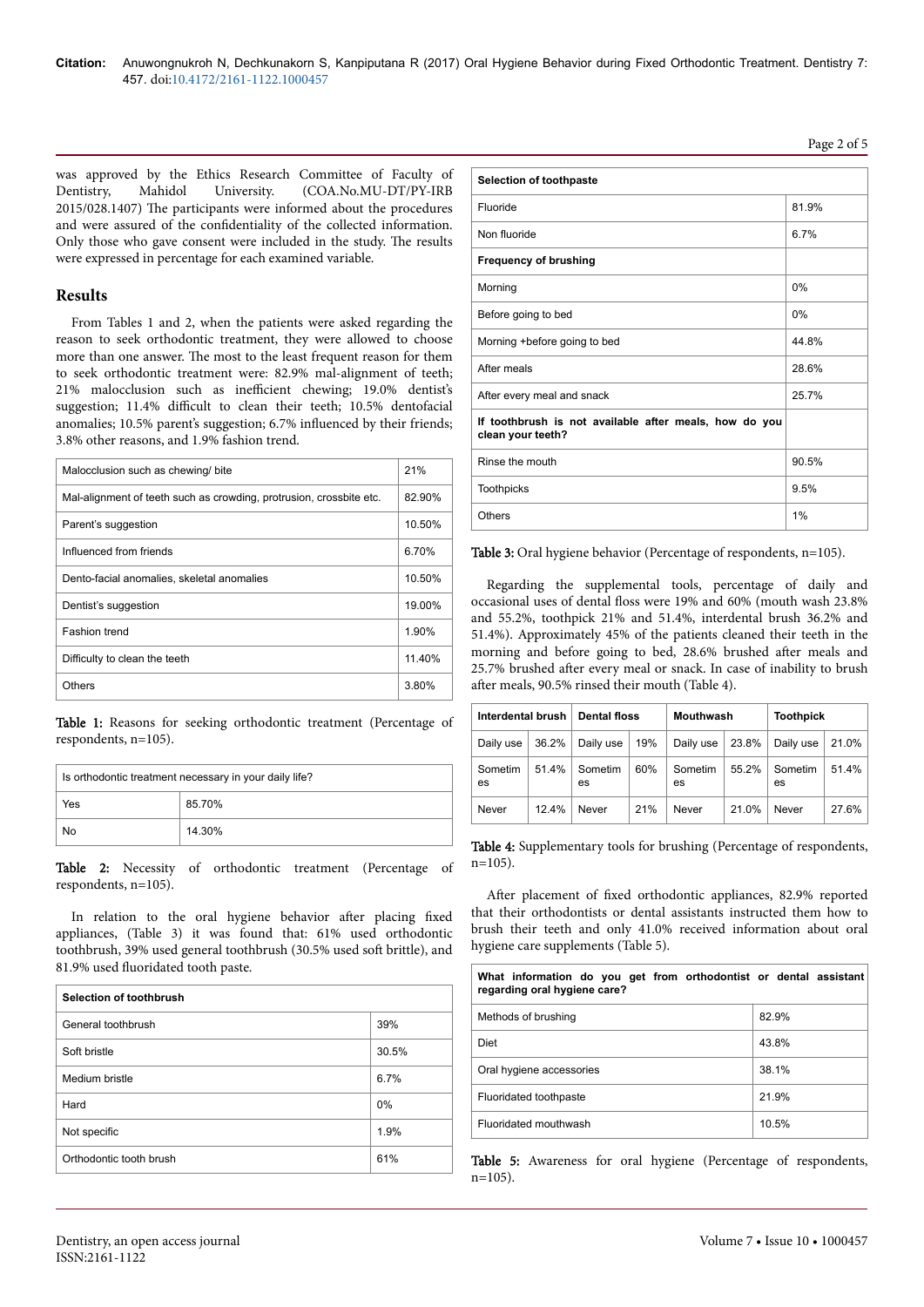### **Discussion**

The main goal of orthodontic treatment is to improve dental occlusion and teeth in alignment, which ultimately results in a good functioning of dentition [7]. Orthodontic treatment helps the patients to improve dental and facial aesthetics [8]; above all, it also builds up self-esteem [9]. Нe results from the questionnaire revealed that the majority of patients (82.9%) sought treatment because of teeth malalignment and 85.7% reported the necessity of orthodontic treatment in their daily lives. This implied that esthetics and self-esteem are important factor in modern Thai society, and the result is inconsistent with other previous studies [10,11].

Although orthodontic treatment with fixed appliances offers many distinct advantages to the patient, fixed orthodontic appliances can trap food easily, which contributes to plaque formation. If plaque is not carefully removed from teeth and brackets, patients are at a risk of developing gingivitis, dental caries, and oral malodor [12,13]. Нere is a direct relationship between oral health (plaque) and caries incidence in orthodontic patients [14,15]. An active preventive program must, therefore, be a part of the orthodontic treatment in order to counteract adverse factors. This study was carried out to assess oral hygiene behavior among patients wearing fixed orthodontic appliances.

Tooth brushing is the first line of defense in removing debris and plaque accumulated around orthodontic appliances. It is important that patients undergoing orthodontic therapy thoroughly clean their teeth with a toothbrush for a minimum of 2 minutes after every meal (at least 3 times a day). Нe tooth brushing techniques mostly used in orthodontic patients are: Ramfiord's method, modified Stillman, and Bass method. The Bass technique can be effective in reducing periodontal clinical parameters of Plaque index and Gingival index in patients with fixed orthodontic appliances [16]. Approximately 60% of the patients in this study used orthodontic toothbrush while the remaining used regular toothbrush, which were mostly soft bristled. Orthodontic tooth brush is a bi-level brush; longer bristles on the edges and shorter ones in the middle. This type of brush cleans the area above and below the brackets. Studies regarding the effectiveness of the orthodontic toothbrush as compared with the conventional toothbrush in reducing plaque and gingivitis in teeth with fixed appliances have had conflicting results  $[17,18]$ . While other studies have shown that electric toothbrushes are highly effective in plaque removal, [19] manual toothbrushes-when used with the correct technique, frequency, and duration-can be equally effective  $[20]$ .

Approximately 82% of the patients in this study used fluoridated toothpaste, whereas 6.7% of the samples did not use fluoridated toothpaste. It was also interesting to note that 11.4% of the samples did not know whether their toothpastes contained fluoride. Awareness should be given to the patients regarding benefit of fluoridated toothpaste in prevention of carious lesions. Using fluoridated toothpaste twice a day is more effective in preventing tooth decay than brushing once a day. Almost half of the respondents (44.8%) brushed their teeth twice a day, while the remaining brushed more than twice. Recently, it was suggested that patients undergoing orthodontic treatment should brush twice daily with a 5000 ppm fluoridated toothpaste. This regime was reported to provide much greater prevention than the daily use of 1000 ppm fluoridated toothpaste in combination with the daily use of a 500 ppm sodium fluoride rinse [21]. Most patients in this study (90.5%) rinsed their mouth if they were caught without toothbrush after meals, and 9.5% used toothpick. In this situation, it is advised to rinse the mouth vigorously with water or mouthwash and brush as soon as possible. In terms of other hygiene accessories, approximately 19-36% of the patients in this study used dental floss, toothpick, mouth wash, or interdental brush daily. Fifty to sixty percent of the patients used these accessories occasionally. Twelve to twenty eight percent never used these hygiene accessories. It has been reported that an effective tooth brushing technique cleans up to 60% of the tooth's surface necessitating interproximal cleaning by adjunctive methods because fixed orthodontic appliances trap food debris, particularly in the interproximal space where conventional toothbrushes cannot penetrate [22]. Although clinical studies in patients with fixed orthodontic appliances have demonstrated that the correct use of dental floss leads to substantial improvements in proximal gingival health [23], dental floss has its disadvantage in orthodontic patients because it is challenging to use. It is unable to reach the gums underneath the wires; therefore, compliance with dental floss is low for orthodontic patients. In recent studies comparing floss and interdental brush, improved interproximal plaque reduction was shown in the interdental brush group [24-26]. It was also reported that the use of interdental brushes was more effective in the removal of plaque and resulted in a larger reduction of probing depth than the use of dental floss [27].

Fluoridated mouth rinses significantly reduced the extent of enamel decalcification and gingival inflammation during orthodontic treatment [28]. It is recommended that the best practice for patients with fixed orthodontic appliances is daily rinsing with a 0.05% sodium fluoride mouth rinse [29]. In the present study, less than 25% of the respondents rinsed their mouth daily with fluoridated mouth rinse. A fluoridated mouth rinse will only work if it is used regularly by the patient and, therefore, relies on patient compliance to succeed. However, there is evidence to suggest that compliance with mouth rinsing is poor. One study [30] found that only 42% of patients rinsed with a sodium fluoride mouth rinse at least every other day. The authors also observed that the patients who complied least with fluoride mouth rinse regimens tended to have more white spot lesions.

Twenty-one percent of the patients in this study used toothpicks daily, whereas 51.4% used them occasionally. It is noteworthy to educate the patients that the most common damage caused by using toothpick is gum abrasion. Application of excessive pressure when attempting to remove food stuck between teeth may result in a separation between the gums and teeth. The wooden toothpicks can break easily and may be caught between the teeth injuring patients' oral tissues. A better option is to use dental floss picks, as they are compact and easier to handle than pieces of dental floss.

Table 5 showed the results regarding oral hygiene care measures which the patients' orthodontists or dental assistants gave them (brushing 82.9%, diet 43.8%, oral hygiene accessories 41.0%, fluoride tooth paste 21.9%, and fluoridated mouthwash 10.5%). Although most of the patients (82.9%) reported that they were instructed regarding tooth brushing methods, less than half reported that their orthodontists or dental assistants recommended other oral hygiene accessories or fluoride supplements. Regarding tooth brushing instructions, the percentage in this study is lower than those of previous studies [31,32] that had reported 94% and 100% of orthodontists advised tooth brushing instruction to their patients. Нe lower percentage presented in this study may be due to firstly, orthodontists considered these instructions as the dental assistant's responsibility and secondly, orthodontists and/or dental assistants may have inadequate awareness regarding oral hygiene performance during active orthodontic treatment. It is recommended [33-36] that effective oral hygiene measures should include at least several of the followings:

#### Page 3 of 5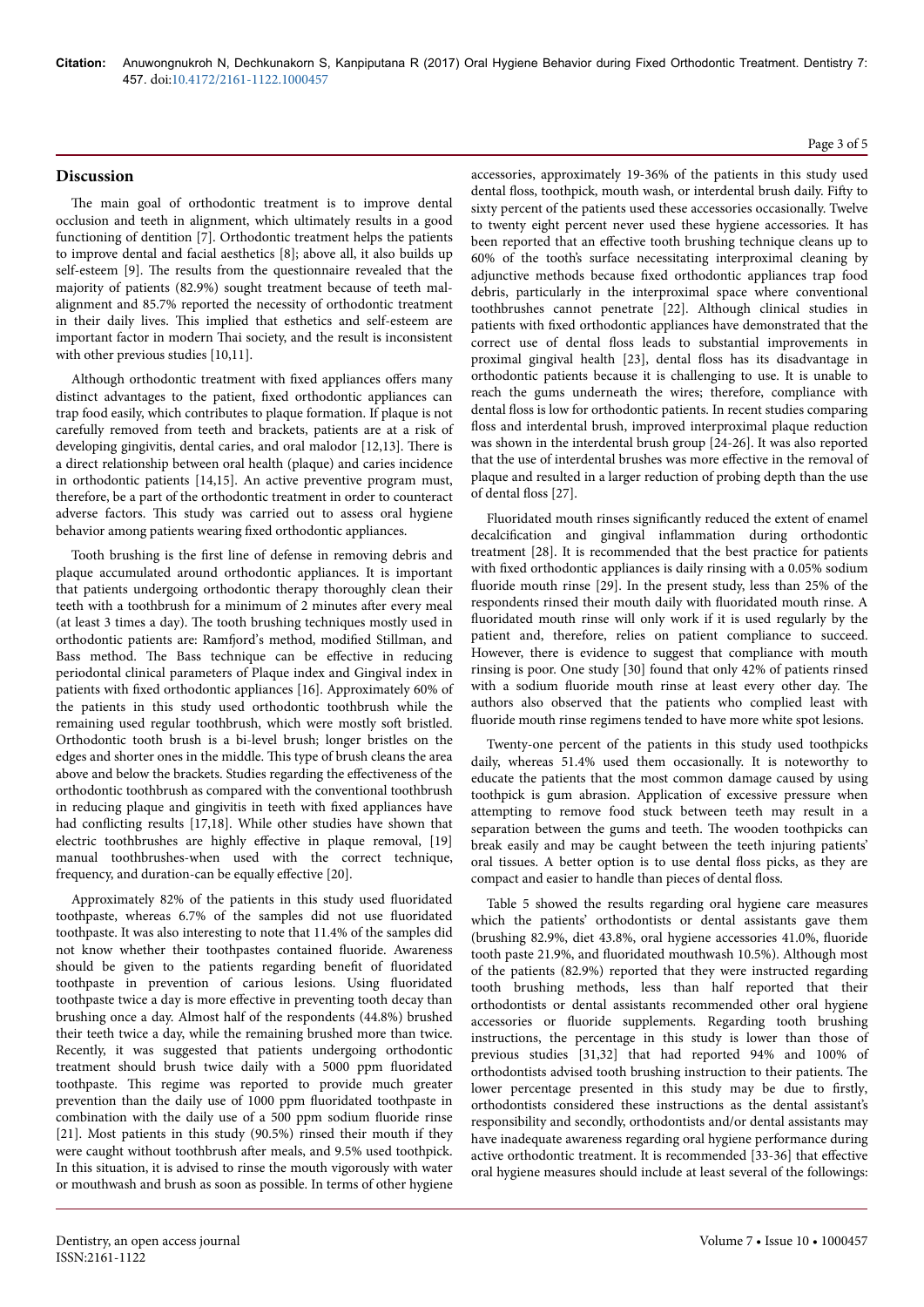$(1)$  mechanical plaque removal – tooth brushing, flossing, and regular prophylaxis (2) fluoride therapy- at-home use of fluoridated toothpaste and mouth rinse and in-office use of topical fluoride (3) mechanical protection of tooth surfaces–sealants and glass ionomer cements (4) diet – reduction in consumption of foods that cause acidity in the oral environment (5) motivational communication– discussion of proper oral hygiene promotion and disease prevention directly to the patients before treatment, repeating instructions during and at the end of treatment with emphasis on oral health and esthetic benefits.

Besides orthodontic treatment, the importance of dental hygiene maintenance procedures and treatment should also be emphasized before and during major medical treatments, such as joint replacement [37], and chemo- and radio-therapy for head and neck cancer [38], etc., as a preventive measure to reduce the risk of oral hygiene deterioration or interceptive therapy when the patient may be temporarily impaired to carry out daily oral hygiene procedures or in patients with low compliance or high caries index.

### **Conclusions**

According to the present study, most patients sought orthodontic treatment for esthetic tooth alignment and reported the necessity of orthodontic treatment in daily life. Although most of the patients used orthodontic toothbrush, fluoridated toothpaste, and some supplementary tool of brushing, there was inadequate emphasis in the oral hygiene instructions. Orthodontists or dental assistants should increase their awareness for instructing their patients on how to maintain good oral hygiene during fixed orthodontic treatment in order to prevent caries and periodontal disease during orthodontic treatment. Oral hygiene instruction is essential in all cases of orthodontic treatment and the use of adjuncts must be reinforced.

## **References**

- 1. [O'Reilly MM, Featherstone JDB \(1987\) Demineralization and](https://doi.org/10.1016/0889-5406(87)90293-9) [remineralization around orthodontic appliances: an in vivo study. Am J](https://doi.org/10.1016/0889-5406(87)90293-9) [Orthod Dentofacial Orthop 92: 33-40.](https://doi.org/10.1016/0889-5406(87)90293-9)
- 2. [Bishara SE, Ostby AW \(2008\) White Spot Lesions: Formation, Prevention,](https://doi.org/10.1053/j.sodo.2008.03.002) [and Treatment. Seminars in Orthodontics 14:174-182.](https://doi.org/10.1053/j.sodo.2008.03.002)
- [Beyth N, Redlich M, Harrari D, Freidman M, Steinberg D \(2003\)](https://doi.org/10.1067/mod.2003.19) Effect of [sustained-release chlorhexidine varnish on Streptococcus mutans and](https://doi.org/10.1067/mod.2003.19) [Actinomyces viscosus in orthodontic patients. Am J Orthod Dentofacial](https://doi.org/10.1067/mod.2003.19) [Orthop 123: 345-348.](https://doi.org/10.1067/mod.2003.19)
- 4. [Chapman J, Roberts W, Eckert G, Kula K, Gonzalez-Cabezas C \(2010\)](https://doi.org/10.1016/j.ajodo.2008.10.019) [Risk factors for incidence and severity of white spot lesions during](https://doi.org/10.1016/j.ajodo.2008.10.019) treatment with fixed [orthodontic appliances. Am J Orthod Dentofacial](https://doi.org/10.1016/j.ajodo.2008.10.019) [Orthop 138: 188-194.](https://doi.org/10.1016/j.ajodo.2008.10.019)
- 5. [Lundstrom F, Krasse B \(1987\) Caries incidence in orthodontic patients](https://doi.org/10.1093/ejo/9.1.117) [with high levels of Streptococcus mutans. Eur J Orthod 9: 117-216.](https://doi.org/10.1093/ejo/9.1.117)
- 6. [Zachrisson BU, Zachrisson S \(1971\) Caries incidence and oral hygiene](https://doi.org/10.1016/0002-9416(73)90174-7) [during orthodontic treatment. Scand J Dent Res 79: 394-401.](https://doi.org/10.1016/0002-9416(73)90174-7)
- 7. Fawzan AA (2013) Reasons for seeking orthodontic treatment in Qassim region: a Pilot Study. International Dental Journal of Student's Research 1: 58-62.
- 8. Kiyak HA, Reichmuth M (2002) Body image issues in dental medicine. Body image: a handbook of theory, research, and clinical practice. New York: Guilford pp: 342-350.
- 9. [Ellis PE, Benson PE \(2002\) Potential hazards of orthodontic treatment](https://doi.org/10.12968/denu.2002.29.10.492)[what your patient should know. Dent Update 29: 492-496.](https://doi.org/10.12968/denu.2002.29.10.492)
- Tsakos G (2008) Combining normative and psychosocial perceptions for assessing orthodontic treatment needs. J Dent Educ 72: 876-885.
- 11. Kiyak HA (2008) Does orthodontic treatment affect patients' quality of life? J Dent Educ 72: 886-894.
- 12. [Artun J, Brobakken BO \(1986\) Prevalence of carious white spots](https://doi.org/10.1093/ejo/8.4.229) after [orthodontic with multibonded appliances. Eur J Orthod 8: 229-234.](https://doi.org/10.1093/ejo/8.4.229)
- 13. [Morrow D, Wood DP, Speechley M \(1992\) Clinical](https://doi.org/10.1016/0889-5406(92)70113-o) effect of subgingival [chlorhexidine irrigation on gingivitis in adolescent orthodontic patients.](https://doi.org/10.1016/0889-5406(92)70113-o) [Am J Orthod dentofac Orthop 101: 408-413.](https://doi.org/10.1016/0889-5406(92)70113-o)
- 14. [Zachrisson BU, Zachrisson S \(1972\) Gingival condition associated with](https://doi.org/10.3109/00016357209004597) [partial orthodontic treatment. Acta Odontologica Scandinavica 30:](https://doi.org/10.3109/00016357209004597) [127-136.](https://doi.org/10.3109/00016357209004597)
- 15. [Zachrisson BU, Zachrisson S \(1971\) Caries incidence and oral hygiene](https://doi.org/10.1016/0002-9416(73)90174-7) [during orthodontic treatment. Eur J Oral Science 79: 394-401.](https://doi.org/10.1016/0002-9416(73)90174-7)
- 16. [Patricia ON, Carolina GB, Carolina SW, Karyne VN, Karine T, et al.](https://doi.org/10.1590/s2176-94512013000100017) [\(2013\) Periodontal evaluation of](https://doi.org/10.1590/s2176-94512013000100017) different toothbrushing techniques in patients with fixed [orthodontic appliances. Dental Press J Orthod 18:](https://doi.org/10.1590/s2176-94512013000100017) [76-80.](https://doi.org/10.1590/s2176-94512013000100017)
- 17. [Williams P, Fenwik A, Schou L, Adams W \(1987\) A clinical trial of an](https://doi.org/10.1093/ejo/9.4.295) [orthodontic toothbrush. Eur J Orthod 9: 295-304.](https://doi.org/10.1093/ejo/9.4.295)
- 18. [Kiliçoğlu H, Yildirim M, Polater H \(1997\) Comparison of the](https://doi.org/10.1016/s0889-5406(97)70309-3) effectiveness [of two types of toothbrushes on the oral hygiene of patients](https://doi.org/10.1016/s0889-5406(97)70309-3) [undergoing orthodontic treatment with](https://doi.org/10.1016/s0889-5406(97)70309-3) fixed appliances. Am J Orthod [Dentofacial Orthop 111: 591-594.](https://doi.org/10.1016/s0889-5406(97)70309-3)
- 19. [Yaacob M, Worthington HV, Deacon SA, Deery C, Walmsley AD, et al.](https://doi.org/10.1002/14651858.cd002281.pub3) [\(2014\) Powered versus manual toothbrushing for oral health. Cochrane](https://doi.org/10.1002/14651858.cd002281.pub3) [Database Syst Rev 6: CD002281.](https://doi.org/10.1002/14651858.cd002281.pub3)
- 20. American Academy of Pediatric Dentistry (2013) Guideline on infant oral health care. Pediatr Dent 35: 137-141.
- 21. [Sudjalim TR, Woods MG, Manton DJ \(2006\) Prevention of white spot](https://doi.org/10.1111/j.1834-7819.2006.tb00445.x) [lesions in orthodontic practices: a contemporary review. Aus Dent J 51:](https://doi.org/10.1111/j.1834-7819.2006.tb00445.x) [284-289.](https://doi.org/10.1111/j.1834-7819.2006.tb00445.x)
- 22. [De la Rosa MR, Guerra JZ, Johnson DA, Radike AW \(1979\) Plaque](https://doi.org/10.1902/jop.1979.50.12.661) [growth and removal with daily brushing. J Periodontal 50: 661-664.](https://doi.org/10.1902/jop.1979.50.12.661)
- 23. [Zanata Fabricio MC, Cassiano R \(2011\) Association between dental](https://doi.org/10.1016/j.ajodo.2011.06.028) floss [use and gingival conditions in orthodontic patients. Am J Orthod and](https://doi.org/10.1016/j.ajodo.2011.06.028) [Dentofacial Orthop 140: 812-821.](https://doi.org/10.1016/j.ajodo.2011.06.028)
- 24. Imai P, Yu X, MacDonald D (2012) Comparison of interdental brush to dental floss for reduction of clinical parameters of periodontal disease: A systematic review. Can J Dent Hygiene 46: 63-78.
- 25. [Kiger RD, Nylund K, Feller RP \(1991\) A comparison of proximal plaque](https://doi.org/10.1111/j.1600-051x.1991.tb00109.x) removal using floss [and interdental brushes. J Clin Periodontal 18:](https://doi.org/10.1111/j.1600-051x.1991.tb00109.x) [681-684.](https://doi.org/10.1111/j.1600-051x.1991.tb00109.x)
- 26. Ishak N, Watts T (2007) A comparison of the efficacy and ease of use of dental floss and interdental brushes in a randomized split mouth trial incorporating an assessment of subgingival plaque. Oral Health Prev Dent 5: 13-18.
- 27. [Christou V, Timmerman MF, Van der Velden U, Van der Weijden FA](https://doi.org/10.1902/jop.1998.69.7.759) (1998) Comparison of different [approaches of interdental oral hygiene:](https://doi.org/10.1902/jop.1998.69.7.759) [interdental brushes versus dental](https://doi.org/10.1902/jop.1998.69.7.759) floss. J Periodontol 69: 759-764.
- 28. [Baehni PC, Takeuchi Y \(2013\) Anti-plaque agents in the prevention of](https://doi.org/10.1034/j.1601-0825.9.s1.5.x) biofilm- [associated oral diseases. Oral Dis 9: 23-29.](https://doi.org/10.1034/j.1601-0825.9.s1.5.x)
- 29. [Benson PE1, Shah AA, Millett DT, Dyer F, Parkin N, et al. \(2005\)](https://doi.org/10.1179/146531205225021033) [Fluorides, orthodontics and demineralization: a systematic review. J](https://doi.org/10.1179/146531205225021033) [Orthod 32: 102-114.](https://doi.org/10.1179/146531205225021033)
- 30. [Geiger AM, Gorelick L, Gwinnett AJ, Benson BJ \(1992\) Reducing white](https://doi.org/10.1016/0889-5406(92)70112-n) [spot lesions in orthodontic populations with](https://doi.org/10.1016/0889-5406(92)70112-n) fluoride rinsing. Am J [Orthod Dentofacial Orthop 101: 403-407.](https://doi.org/10.1016/0889-5406(92)70112-n)
- 31. [Hobson RS, Clark JD \(1998\) How UK orthodontists advise patients on](https://doi.org/10.1093/ortho/25.1.64) [oral hygiene. Br J Orthod 25: 64-66.](https://doi.org/10.1093/ortho/25.1.64)
- 32. Berlin-Broner Y, Levin L, Ashkenazi M (2012) Awareness of orthodontists regarding oral hygiene performance during active orthodontic treatment. Eur J Paediatr Dent 13: 187-191.
- 33. Harrell RE (2014) Promote oral hygiene during orthodontic treatment. Dimensions of Dental Hygiene 12: 67-71.